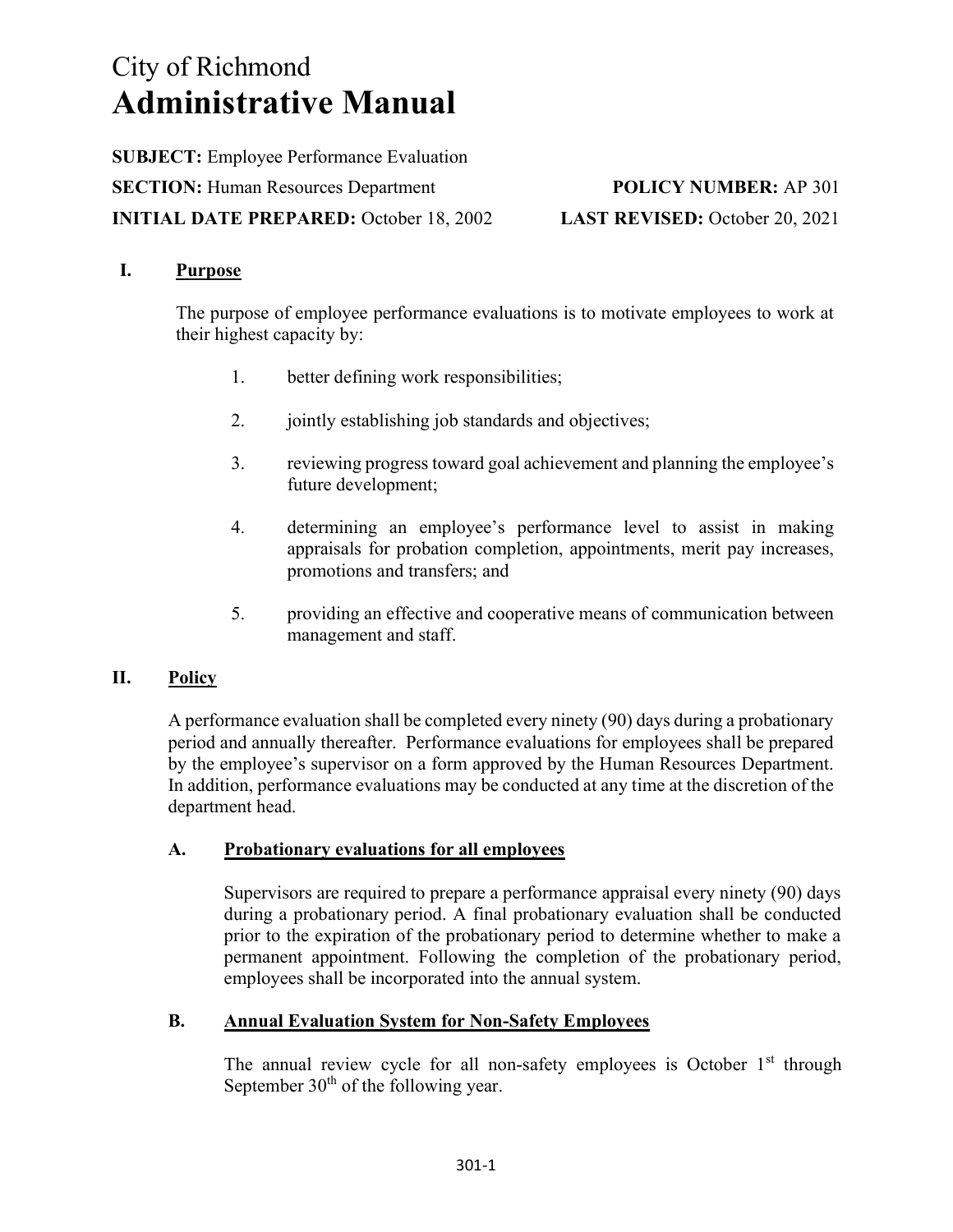## City of Richmond Administrative Manual Employee Performance Evaluation

Following the completion of probation, non-safety employees are moved into the annual review cycle and will have a pro-rated evaluation period, from the end of probation through September  $30<sup>th</sup>$ .

Example: Employee is hired on May 1, 2021 at step 1. Employee receives their 12-month final probationary evaluation on May 1, 2022 and, based on meeting standards, receives a merit step increase to step 2. Employee will receive a prorated evaluation from May 1, 2022 through September 30, 2022 to be incorporated into the annual cycle.

Step increases will remain fixed to an employee's anniversary date. After the employee is incorporated into the annual system, as long as the annual evaluation was submitted and the employee's performance met standard, another evaluation for consideration of a merit increase will not be required. The department can submit a personnel action to increase the employee's wage step. If the employee's overall performance rating at the time of the annual evaluation was "needs improvement," the supervisor shall complete a new, special evaluation to note current performance. If the employee's performance meets standards, the department can submit a personnel action to increase the employee's wage step.

Using the example above, the employee was eligible for a wage increase (step 3) on May 1, 2023, based on satisfactory performance on the previous annual evaluation (which covered May 1, 2022 through September 30, 2022).

### C. Annual Evaluation System for Safety Employees

Following probation, all permanent safety employees shall have an annual evaluation completed at the time of the employee's anniversary date based upon their current classification.

### III. Procedure

- A. The employee is invited to perform a self-evaluation by the designated deadline. A timely submitted self-evaluation form will be considered by the first-line supervisor in the preparation of the performance appraisal.
- B. The first-line supervisor will then draft a performance appraisal. The appraisal will give the employee an overall rating as well as individual ratings for the area listed. A written narrative must be provided to explain the ratings.
- C. The supervisor's draft appraisal is then reviewed by the next higher manager and returned to the supervisor with or without comments/changes.
- D. The first-line supervisor then provides the draft appraisal to the employee for review at least a week in advance of the scheduled appraisal meeting.